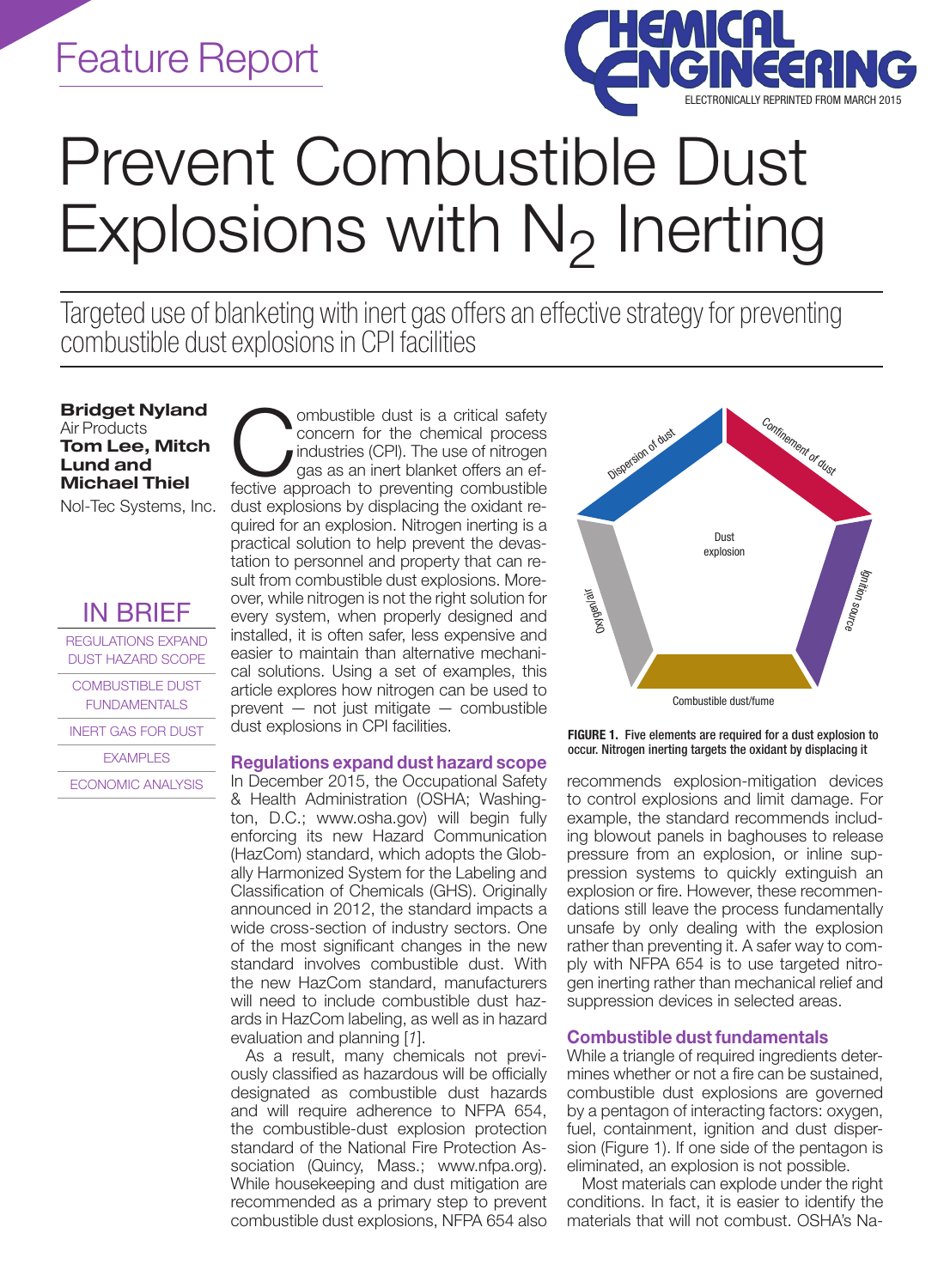tional Emphasis Program (NEP) on combustible dust defines the term as, "A combustible particulate solid that presents a fire or deflagration hazard when suspended in air or some other oxidizing medium over a range of concentrations, regardless of particle size or shape."

Defining which particulate matter presents a deflagration hazard requires specific laboratory analyses of several properties that are essential to determine the severity of a combustible dust hazard for a given material. These properties include, at a minimum, the limiting oxygen for combustion (LOC), minimum ignition energy (MIE), minimum ignition temperature (MIT), and the layer ignition temperature (LIT). Specialized laboratories can conduct these material characterizations and offer analysis of the resulting hazard.

Several parameters define a material's properties with regard to its combustibility. In terms of particle size, 425 µm (40 mesh) is generally defined as the limiting size to classify a material as a "dust," although certain materials with high surface area (such as fibers) may be combustible above that size threshold. A material's *Kst* (dust deflagration index) provides an indication of the severity of a dust explosion hazard. NFPA classifies dusts by *Kst* value. A dust is only considered inert with a *Kst* value of 0. Class 1 dusts are rated below 200 Kst, Class 2 dusts range from 200 to 300 Kst, and Class 3 dusts are rated above 300 *Kst*.

The minimum explosive concentration (MEC) is the limiting dust concentration to create an explosive atmosphere. The MIE and MIT are values used to define explosive conditions for particular materials. Table 1 contains the applicable dust properties of some common materials.

Following laboratory analysis, manufacturers will be able to determine the severity of the combustible dust hazard and document whether, in fact, the dust is not combustible. However, the majority of dusts are combustible, so most manufacturers will use these properties not to define whether the dust is combustible, but rather to define the severity of the hazard.

Several high-profile accidents have recently raised the awareness of this hazard in the manufacturing industry. For example, in 2008, 14 people were killed and 44 people were injured at one of the largest industrial incidents at the Imperial Sugar factory in Port Wentworth, Ga. Sugar dust that had built up to explosive concentrations in the factory ignited, sending a fireball cascading through the building. Many dust explosions have occurred with seemingly innocuous materials, such as organic compounds like sugar.

Following the Imperial accident, OSHA began focusing on the dangers of combustible dust explosions. In 2008, OSHA launched its NEP on combustible dust. Using the General Industry Standard 29 *CFR* 1910, Section 5(a)(i) of the Occupational Health and Safety Act (commonly known as the "general duty clause" [*2*]), along with generally accepted good practices, such as NFPA 654, OSHA began conducting extensive inspections in facilities containing dust.

In 2009 alone, 1,000 inspections were completed, and over 4,900 violations were issued for non-compliance, including poor housekeeping, inadequate hazard communication, and inadequate hazard control [*3*].

To date, most of the regulatory and industry focus in designing systems to handle combustible dust has addressed either the dust itself (through housekeeping initiatives), or the confinement of explosions. For explosion confinement, systems are designed so that energy can be released in a controlled manner. Examples of this type of control include blowout panels on silos or overdesigning ducting to withstand the force of an explosion. However, such measures focus on mitigation — the explosion still occurs. One of the safety infractions commonly cited by OSHA combustible dust inspectors are knock-out panel reliefs that vent to areas where employees are working. In such cases, the severity of the explosion may be mitigated, yet the risks of personnel injury still remain.

# The case for inert gas for dust

Gas inerting represents an alternative approach, and works by disrupting the oxidant side of the dust-explosion pentagon. Insufficient oxygen means no combustion. Note, however, that there are some chemicals, such as peroxides, that contain bound oxy-

| TABLE 1: KSTVALUES OF COMMON<br>MATERIALS |                  |  |  |  |
|-------------------------------------------|------------------|--|--|--|
| <b>Common Dusts</b>                       | <b>Kst Value</b> |  |  |  |
| Activated carbon                          | 44               |  |  |  |
| Aluminum powder                           | 400              |  |  |  |
| Barley grain dust                         | 240              |  |  |  |
| <b>Brown coal</b>                         | 123              |  |  |  |
| Cotton                                    | 24               |  |  |  |
| Magnesium                                 | 508              |  |  |  |
| Methyl cellulose                          | 209              |  |  |  |
| Milk powder                               | 90               |  |  |  |
| Polyurethane                              | 156              |  |  |  |
| <b>Rice starch</b>                        | 190              |  |  |  |
| Silicon                                   | 126              |  |  |  |
| Soap                                      | 111              |  |  |  |
| Soybean flour                             | 110              |  |  |  |
| Sulfur                                    | 151              |  |  |  |
| Toner                                     | 145              |  |  |  |
| Wood dust                                 | 102              |  |  |  |

gen and could still present a fire of explosion hazard in the absence of oxygen gas. For those chemicals, additional safety steps, including close control of temperature, are required.

The CPI has been using inerting to eliminate fires from flammable materials for years. Fires require the presence of oxidant, fuel and heat (the fire triangle). For every chemical, there is a minimum level of oxygen required for combustion, called the minimum oxygen concentration (MOC), measured in percent oxygen. For decades, chemical manufacturers have been mitigating their fire risks from flammable materials by blanketing tanks and reaction vessels with nitrogen to reduce the oxygen content below the MOC. A similar methodology can be transferred to combustible dust explosions, where the inert-gas approach has not been typically applied.

The reasons for industry resistance to inerting boil down to three main perceived issues: nitrogen cost, safety and practicality. In reality, the perceived disadvantages can be easily overcome.

**Cost.** The cost of inert gas can be reduced in several ways. Depending on the application, inert gas use may be targeted to selected units or processes. Alternatively, the MOCs of many combustible dusts do not require 99.99% pure industrial grade nitrogen from a liquid nitrogen source. By using lower-purity nitrogen — such as 95 or 98% pure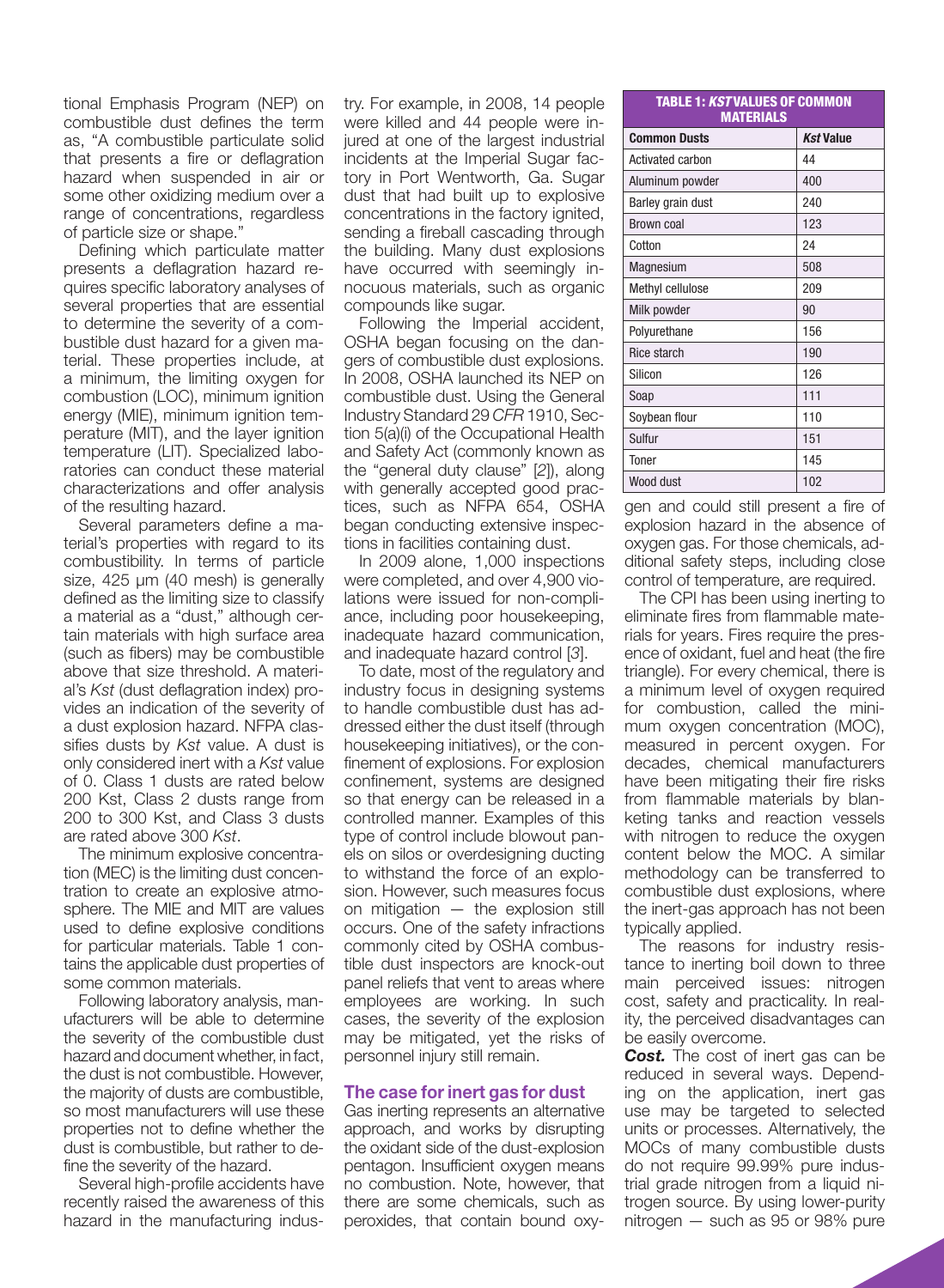

FIGURE 2. The pneumatic conveying system depicted here is equipped with traditional mechanical protection systems for combustible dust, including explosion-detection systems and blowout panels

nitrogen, such as that generated by a membrane or pressure swing adsorption (PSA) system — total nitrogen operating costs can be reduced. NPFA 69 and 654 provide guidance on determining the MOC for a combustible dust and the required nitrogen purity for safe inerting.

*Safety.* Asphyxiation risks are managed with basic safety training and simple engineering controls, such as  $O<sub>2</sub>$  monitoring and  $O<sub>2</sub>$ -concentration control, as well as restricting inerting to appropriate areas.

*Practicality.* Maintenance on the nitrogen system is typically handled by the nitrogen provider and not by the end user. Nitrogen systems are in fact not all that maintenance-intensive, and unlike explosion detectors they do not require quarterly inspections.

Potential dust-related applications of nitrogen inerting include closedloop pneumatic conveying, hopper storage, shredders, reactors, tanks, vessels and enclosures. Through smart design, inerting systems can eliminate the possibility of an explosion, increase worker safety, and provide a more cost-effective solution relative to other mechanical-protection systems.

### Example 1. Plastic powder

Plastic powder coatings require a very fine powder to ensure a smooth coating when applied. The powders are created by pneumatically conveying plastic pellets into a mill for fine grinding. Particle sizes less than 100 µm (140 mesh) are frequently required for coating production.

Polyethylene (PE) is the most common plastic used in powder coating manufacturing, but polyvinylchloride,

polyester and polyurethane compounds are also common. At particle sizes less than 100 µm (140 mesh), these plastics are highly combustible. In fact, PE powder is among the most common fuels for combustibledust explosions because of its broad usage and its combustibility.

For example, fugitive PE dust caused an explosion at the West Pharmaceutical plant in Kinston, N.C., in 2003. According to the Proceedings of the 5th International Seminar on Fire and Explosion Hazards, the PE was used in a slurry to coat rubber parts, and fugitive PE dust from dried slurries accumulated in the suspended ceilings and cooling air ducts. A spark from a mill motor caused the dust to ignite, sending a flame propagating through the ducting. The ducting then overpressurized, sending the explosion front and burned dust into the suspended ceiling, which caused a larger explosion from the dust that had settled in the ceiling.

This case is particularly noteworthy because there was no previous accumulation of dust in the facility, due to top-class housekeeping practices. The facility had recently upgraded its dust-collection system and believed that the dust in the ceilings was inert based on previous laboratory testing. Indeed, investigative testing of the dust in the dust collectors indicated a largely inert dust. However, based on investigations following the explosion, only 280 lb of PE was required to produce the magnitude of the explosion felt during the incident. For a 10,000-ft2 ceiling, that amounts to a layer of PE dust with a thickness of only 0.013 in. — about the thickness of four sheets of copy paper [*4*].

The explosion and subsequent fire resulted in six fatalities and multiple injuries. In the case of West Pharmaceutical, while it would be difficult to inert the ceiling ducting, it is quite possible that the mill itself could have been inerted, preventing the initial reaction. Either way, the incident highlights the significant danger of PE powder.

#### Economic analysis

One of the main misconceptions about nitrogen inerting is that it is much more expensive than traditional mechanical explosion-protection systems. In reality, on a total net-present-value (NPV) basis, nitrogen inerting systems are very comparable to reactionary mechanical systems and, in the case of even a small incident requiring cleanup with a mechanical system, the nitrogen inerting system is often more economical. The following example illustrates how the economics could



FIGURE 3. The pneumatic conveying system depicted here is protected by nitrogen inerting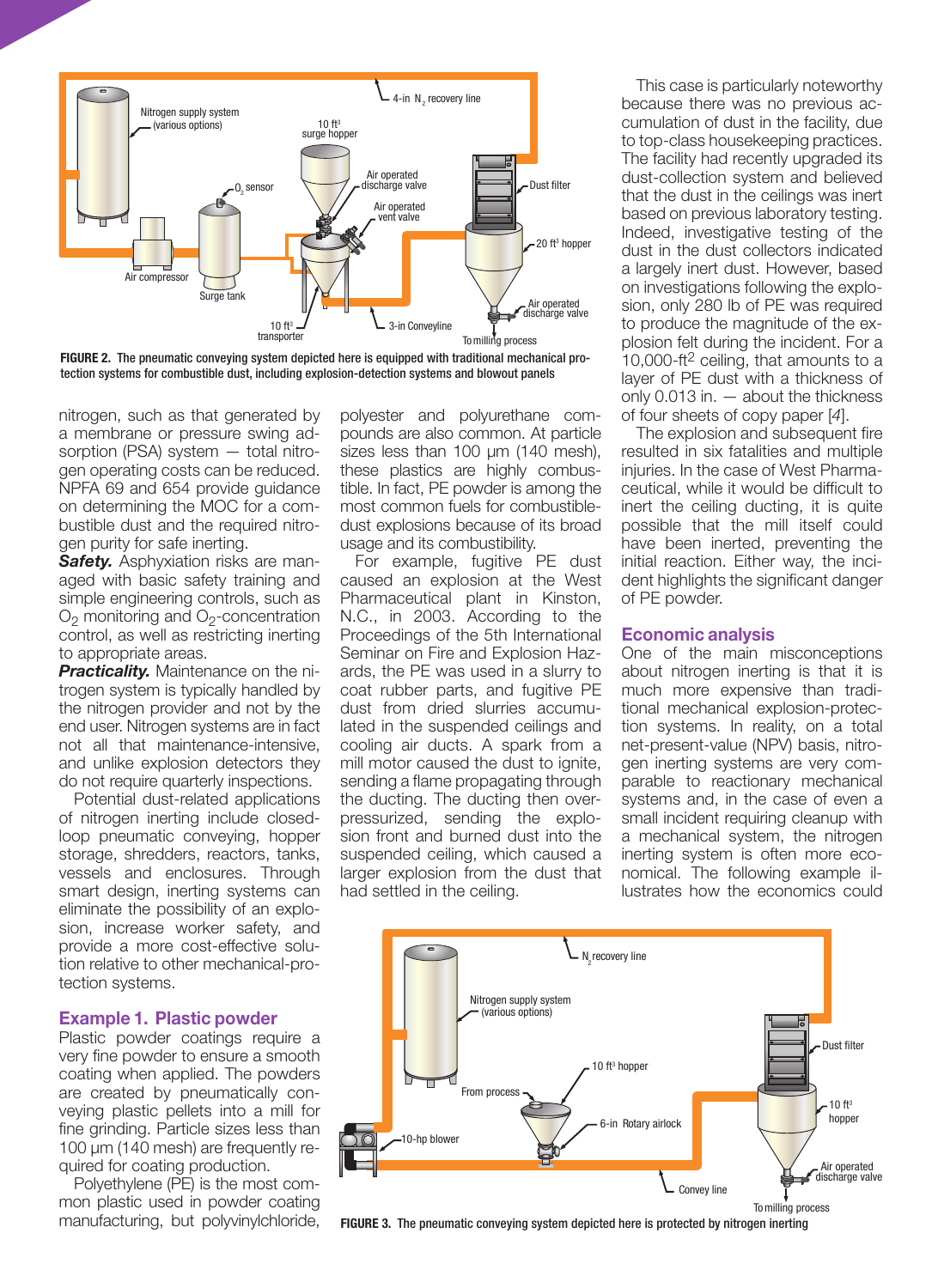

FIGURE 4. A typical bulk liquid-nitrogen supply system can be laid out as showm here

work. Consider a pneumatic conveying and milling system for PE-powder-coating manufacturing. Figures 2 and 3 show the two cases that were developed. In Figure 2, the system is protected using traditional mechanical combustible-dust protection systems, including explosion detection devices, suppression systems and blowout panels. Figure 3 depicts the system as protected by nitrogen inerting. Table 2 shows the technical specifications for the PE that was used in the case study models.

Both dilute and dense phase conveying conditions were modeled in the case study. Table 3 shows the process specifications for the cases that were modeled.

The nitrogen-protected system relies on the pressure of the nitrogen bulk tank to drive the pneumatic conveying process. A typical liquid-nitrogen bulk system can deliver gaseous nitrogen to house lines at pressures up to 200 psi without auxiliary compression. The vaporized gas is fed directly into the pneumatic conveying system. Figure 4 shows a typical liquid-nitrogen-supply system layout. The supply tank ranges in size from 60 gal to upwards of 11,000 gal to fit a wide variety of system needs.

To make efficient use of the nitrogen, a gas recovery unit was included in the system design. The gas recovery unit can recycle about 80% of the nitrogen used in conveying, drastically reducing the nitrogen consumption.

The mechanically protected system includes blowout panels for explosion protection. Please note that this is a basic explosion-protection system design, assuming an ideal plant layout for blowout panels. Depending on the working environment, system layout, and other safety considerations, additional explosion detection or suppression devices may be needed. The estimate includes one explosion incident in a five-year period requiring one week of downtime and cleanup. The incident-related costs include the time for lost production and related cleanup and replacement costs.

Tables 4 and 5 summarize the scope differences between the cases. The costs for each case are based on actual quotations for capital and maintenance, and current national U.S. averages for nitrogen and electric costs. An interest rate of 6% was assumed for the NPV calculation.

When comparing the estimated cost differences between these four scenarios, several observations can be made. First, for both the nitrogen-protected and mechanically protected dilute-phase systems, the capital costs are higher than the respective capital costs for the densephase systems. When looking at the mechanical protection case,

the dilute conveying case requires a higher volume of air for the conveying medium. More air leads to higher severity in the event of an explosion, therefore requiring more robust explosion-prevention capital. When looking at the nitrogen protection case, the combination of the positive-displacement blower and airlock required for dilute-phase conveying is a higher cost than that of the gasrecovery compressor needed on the nitrogen dense-phase system.

Second, operating costs for the dilute-phase nitrogen system are higher due to the higher volume of nitrogen needed for the dilute-phase system. In this case, the dense-phase system concept requires less than 10% of the average air or nitrogen usage than the dilute-phase system concept.

Third, maintenance costs for the mechanical-protection systems are higher than those for the nitrogenprotection systems, mainly due to the costs of annual inspections required by the explosion-protection devices.

Finally, looking at the dense-phase conveying scenario and considering the costs from a small incident occurring once in five years, the nitrogen system is cheaper on a five-year, NPV basis. Because of the high gas flowrates required, the nitrogen system for the dilute-phase pneumatic conveying system is more expensive on a five-year, NPV basis.

However, beyond a simple NPV calculation, this exercise does not take into account all factors that should be considered when designing a dilute-phase pneumatic conveying system. For example, plant layout is an important consideration. Due to location in the plant, a system retrofit design would require much more explosion protection than a

| <b>TABLE 2: TECHNICAL SPECIFICATIONS FOR POLYETHYLENE IN EXAMPLE 1</b> |                                                   |  |  |  |
|------------------------------------------------------------------------|---------------------------------------------------|--|--|--|
| Material                                                               | High-density PE                                   |  |  |  |
| Flowability                                                            | Free-flowing                                      |  |  |  |
| Density (aerated/loose/packed; lb/ft <sup>3</sup> )                    | 22.7/25.3/28.4                                    |  |  |  |
| Kst                                                                    | 134                                               |  |  |  |
| <b>Material Description</b>                                            | Fine, subangular, flake/sliver/granular particles |  |  |  |

| <b>TABLE 3: PROCESS SPECIFICATIONS FOR CONVEYING SYSTEM IN EXAMPLE 1</b> |          |          |  |  |  |
|--------------------------------------------------------------------------|----------|----------|--|--|--|
|                                                                          | Case 1   | Case 2   |  |  |  |
| Conveying phase                                                          | Dense    | Dilute   |  |  |  |
| <b>Production rate</b>                                                   | 400 lb/h | 400 lb/h |  |  |  |
| Conveying length                                                         | 400 ft   | 400 ft   |  |  |  |
| Conveying pipe diameter                                                  | 3 in.    | $3$ in.  |  |  |  |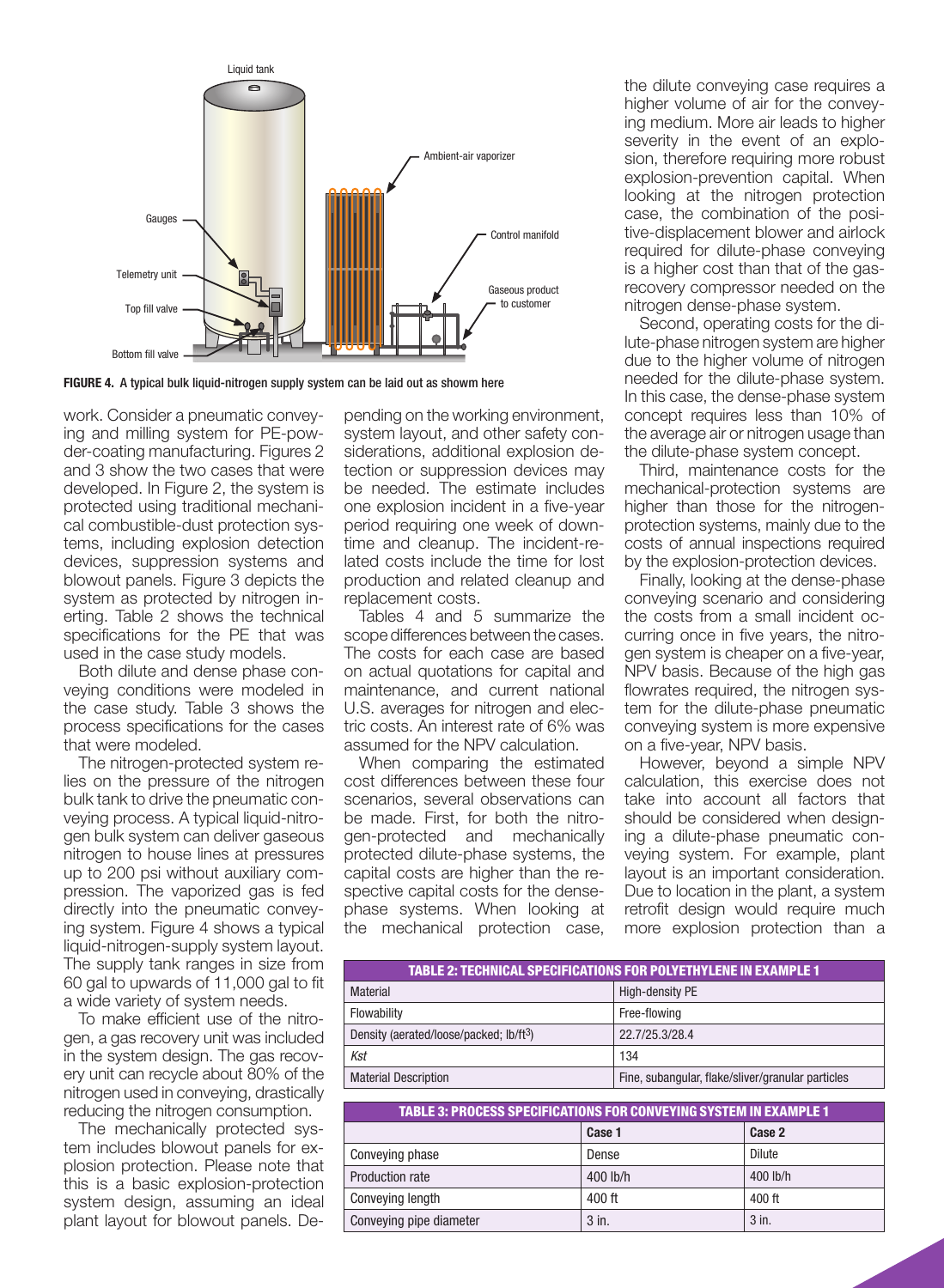| TABLE 4: COSTS REQUIRED FOR NITROGEN- AND MECHANICAL-PROTECTED SYSTEMS |                                                                                                                                                                                                                                          |                                                 |  |  |  |
|------------------------------------------------------------------------|------------------------------------------------------------------------------------------------------------------------------------------------------------------------------------------------------------------------------------------|-------------------------------------------------|--|--|--|
|                                                                        | <b>Mechanical</b>                                                                                                                                                                                                                        | <b>Nitrogen</b>                                 |  |  |  |
| Capital costs                                                          | <b>Blowout panels</b><br>Explosion detection (optional)<br>Isolation valves (optional)<br>Suppression devices (optional)<br>Air compressor (dense phase)<br>Positive displacement blower (dilute phase)<br>Rotary airlock (dilute phase) | Nitrogen system foundation<br>Gas recovery unit |  |  |  |
| Operating costs                                                        | Compressor/blower electricity costs                                                                                                                                                                                                      | Nitrogen<br>Gas-recovery electricity costs      |  |  |  |
| Maintenance costs                                                      | <b>Quarterly inspections</b><br>Annual inspections<br>System preventive maintenance                                                                                                                                                      | System preventive maintenance                   |  |  |  |
| Explosion<br>consequences                                              | Assume system mitigates one explosion in five<br>years. Assume explosion requires one week lost<br>production and cleanup                                                                                                                | Explosion is prevented with<br>inerted system   |  |  |  |

system that could be placed in an ideal location. Vents for explosion panels may require long ducting lines or secondary protection systems to prevent employee injury — a practice discouraged by NFPA 68 because shorter ducts decrease explosion severity. In certain retrofit cases, mechanical explosion protection can leave manufacturers with a difficult challenge in trying to meet code requirements safely.

Each incident will be specific to a manufacturer's particular product and protection system, so the cost and frequency of an incident occurring may vary. However, even small incidents may require plant downtime, replacement of protection systems, and cleanup of hazardous material. A nitrogen system greatly decreases the risk of any explosion happening at all, as well as any related expenses. In this case, an NPV difference of \$100,000 is minimal in comparison to the total capital of a pneumatic system and the significantly reduced explosion risk that comes with an inherently safe inert system over the course of the system's life.

#### Example 2. Tire manufacturing One industry that will be heavily im-

pacted by the adoption of the GHS is the tire manufacturing industry. Under the new regulations, carbon black, a material used extensively in tire production, will be classified as a combustible dust. This will require tire manufacturers to review their existing processing plants and retrofit them to comply with NFPA regulations, potentially requiring expensive capital investments if traditional suppression controls are utilized.

However, tire manufacturing is an application that lends itself to nitrogen inerting because nitrogen is often already used in the tire curing process at many plants, where it is injected into the tire molds to cure the tires. Because the nitrogen is already onsite, it can easily be incorporated into a dust-control scheme using inerting without incurring additional installation costs. In addition, since the nitrogen used for curing can be recycled through the pneumatic lines, the nitrogen needed for curing easily supplies the need for inerting. This simple system removes the need to install mechanical retrofits to comply with NFPA 654. This system has been installed at large tire producers specifically to combat the dust hazards identified with the new classification of carbon black dust.

# Example 3. Grain manufacturing

The food industry may be the most impacted with the new changes. Some of the most highly combustible dusts are found in the food manufacturing industry, with sugar and grain being two of the more notorious culprits. It is estimated that 150 people have died in food-related combustible-dust explosions in the last 20 years in the U.S.

Some components of a food processing plant are impractical to inert, such as grain elevators, but there are many contained areas that can be inerted safely and economically. Selective inerting as part of a combustible dust plan can reduce the cost of overall protection. Hoppers are a great example of how smart design can make nitrogen inerting possible.

The authors were involved with a recently designed and installed nitrogen-inerting system in a large biomass hopper with the aid of computation fluid dynamic (CFD) modeling. The CFD models provided precise estimates of the methane offgas concentration levels throughout the silo and guided the placement and orientation of nitrogen-injection nozzles throughout the silo (Figure 5). Rather than flood the silo with nitrogen, the hopper owner was able to apply nitrogen in locations and amounts that exactly matched what was required to prevent a dust explosion within a large space.

The same process could be used for smaller silos and hoppers in the food processing industry, as well as other storage containers. Closedloop pneumatic conveying lines are another prime target for incorporating nitrogen inerting.

# Beyond economics

Beyond the economics, there are several other qualitative differences between mechanical explosion mitigation and nitrogen inerting systems

| TABLE 5: ECONOMIC DIFFERENCES BETWEEN FOUR DUST-EXPLOSION-PROTECTION SCENARIOS |                              |                 |                            |                 |  |  |  |
|--------------------------------------------------------------------------------|------------------------------|-----------------|----------------------------|-----------------|--|--|--|
|                                                                                | <b>Mechanical Protection</b> |                 | <b>Nitrogen Protection</b> |                 |  |  |  |
|                                                                                | Case1 (dense)                | Case 2 (dilute) | Case 1 (dense)             | Case 2 (dilute) |  |  |  |
| Capital costs                                                                  | \$20,000                     | \$35,000        | \$30,000                   | \$42,500        |  |  |  |
| Continuous operating costs                                                     | \$15,000                     | \$6,000         | \$25,705                   | \$84.615        |  |  |  |
| Annual maintenance costs                                                       | \$8,500                      | \$10,000        | \$2,500                    | \$4,000         |  |  |  |
| Lost production and<br>cleanup costs                                           | \$147.800                    | \$147,800       | \$0                        | \$0             |  |  |  |
| Five-year NPV                                                                  | (\$216,000)                  | (\$201,000)     | (\$137,607)                | (\$354,500)     |  |  |  |